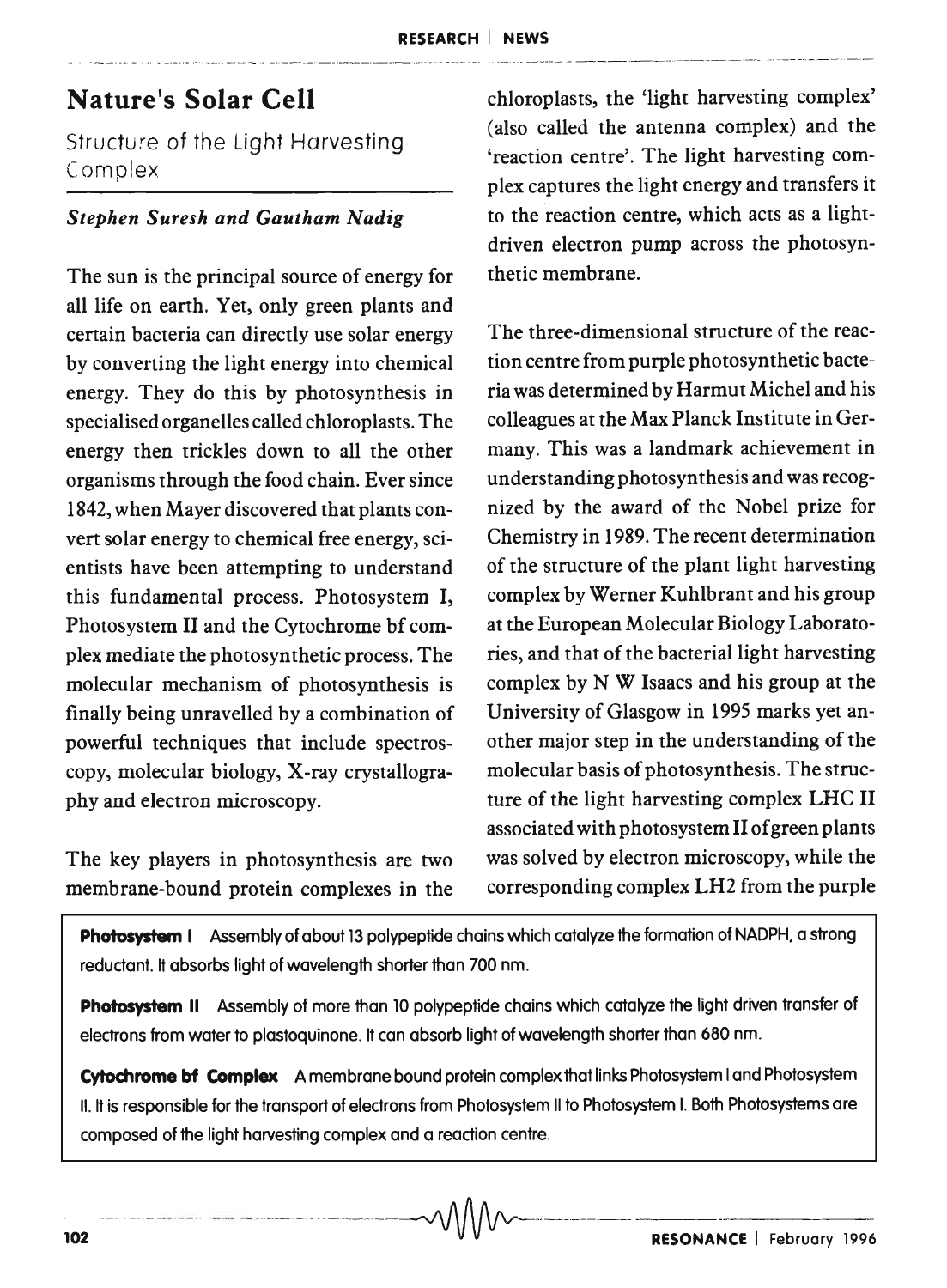photosynthetic bacteria was elucidated by xray crystallography. With the knowledge of the three-dimensional structure, we are in a position to understand at the atomic level how photons are collected and funnelled to the reaction centre where photosynthesis takes place.

In bacteria, the photosynthetic machinery is embedded in small vesicles which are spherical structures made up of lipid bilayers. The light harvesting complexes with associated chlorophylls, carotenoid molecules and other chromophores and the all-important reaction centre are present in these vesicles. Most photosynthetic bacteria have two light harvesting complexes, LH1 and LH2. The omnipresent LHI surrounds the reaction centre and has a number of LH2 complexes at its periphery. The number and the properties of the LH2 vary depending on the available light and growth conditions.

Structurally, the LH2 complex is ring shaped and is made up of 9 identical units, each consisting of 2 polypeptide chains named alpha and beta with 53 and 41 amino acid resi-

LH<sub>2</sub> LH1 LH<sub>2</sub> စု ရှ 2 3 4 5 *--------J\!\rV\rv ,-------*

dues respectively. To each unit, 3 'bacteriochlorophyll a' *(Bchl a)* molecules and a carotenoid molecule are bound. It is interesting that, of these chromophores 2 of the 3 *Bchl a*  molecules absorb light of a longer wavelength than the third, due to differences in their chemical environment. These 9 pairs of chlorophyll molecules that absorb at 850 nm (1 nanometer =  $10<sup>-9</sup>$  m) are arranged in a ring close to the periplasmic surface. Each molecule in the ring is in van der Waals contact with its neighbours on either side. The other 9 chlorophyll molecules that absorb at 773 nm form a ring in a plane 18A directly below.

When a photon hits one of the chlorophyll molecules the absorbed energy spreads in about 200-300 femtoseconds (1 femtosecond =  $10^{-15}$ seconds) to the other chlorophyll molecules in the ring through a mechanism called the exciton coupling. This mode of energy transfer is

Figure 1 The membrane bound light harvesting complexes (LH1 and LH2) and the reaction centre (Re) In purple photosynthetic bacteria  $(Rhodopseudomonas acidophila).LHI = light$ harvesting complex 1;  $LH2 =$  light harvesting complex 2;  $RC = reaction$  centre.

- Location of the chromophores in the LHl complex
- 2 Location of the chromophores in the reaction centre
- 3 Location of the chlorophyll molecules that absorb at 850 nm in the LH2 complex
- 4 Location of the chlorophyll molecules that absorb at 773 nm in the LH<sub>2</sub> complex
- 5 lipid molecule of the photosynthetic membrane. Circular heads of the lipid molecule represent the polar part and the tail portions represent the hydrophobic part.